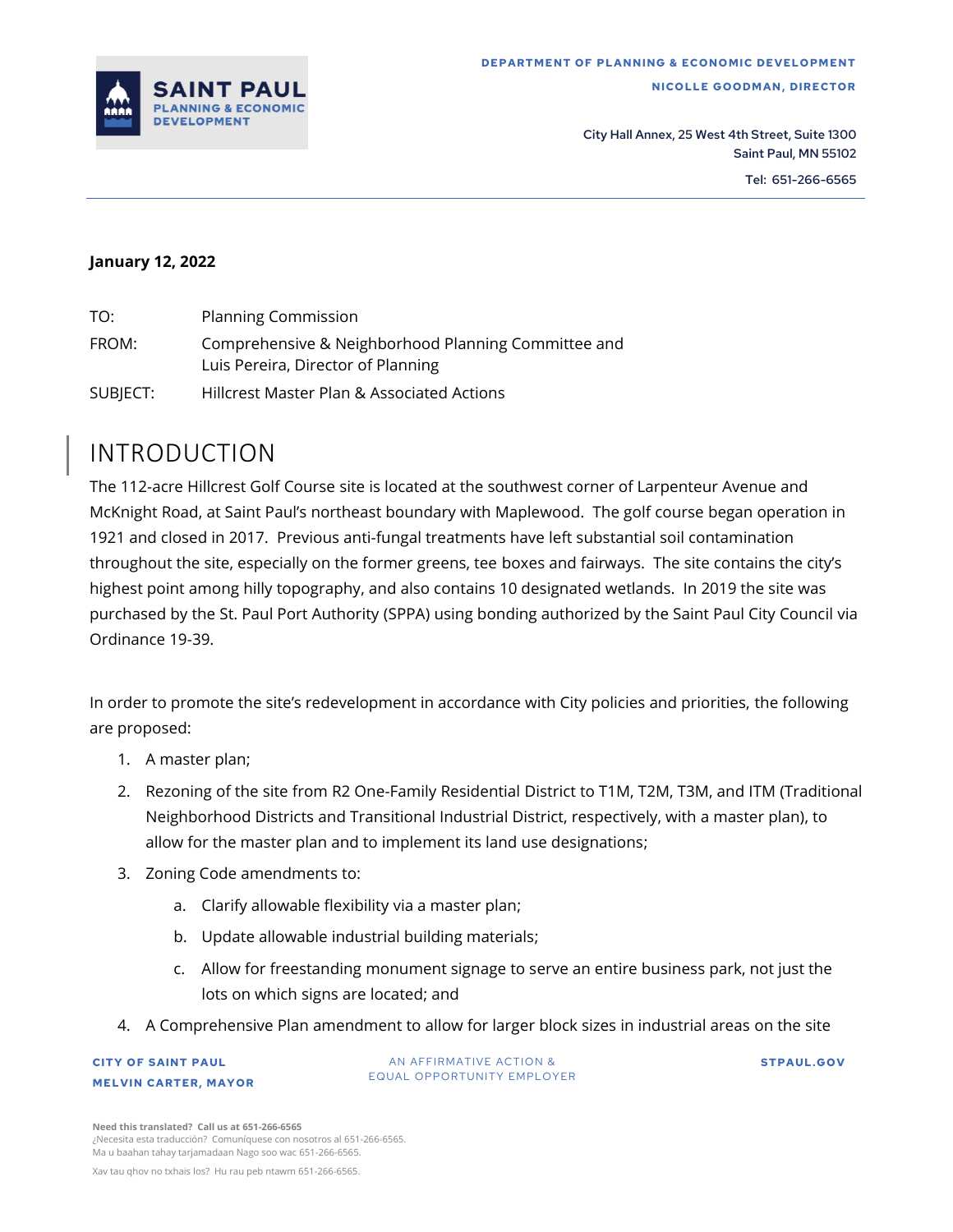

The following memo provides background on Ordinance 19-39, the master plan process, related processes, and the site itself. It then goes on to describe the proposed master plan contents and its associated rezoning and amendments. Finally, the memo provides analysis of conformance with the Comprehensive Plan and other City plans, and a recommendation.

# <span id="page-1-0"></span>ORDINANCE 19-39

The June 2019 [ordinance](https://stpaul.legistar.com/LegislationDetail.aspx?ID=3980563&GUID=31B6C7BB-BA18-433A-BA27-075DE97E9368) that authorized bonding for the site's purchase by SPPA also established key expectations for the site's development, including:

- SPPA will prepare the site for development, including design, engineering, construction and delivery of environmental remediation, public infrastructure, and development-ready pads;
- Outside of affordable housing and advanced energy infrastructure, the project will pay for itself;
	- $\circ$  SPPA will not request tax increment financing (TIF) for infrastructure for the project;
	- $\circ$  SPPA will not request further financial assistance from the City to complete the project;
	- $\circ$  SPPA will be responsible for the cost of any reasonable off-site improvements to public infrastructure required to serve or support the project, specifically including but not limited to the sanitary sewer identified in the Port's briefing letter that throttles before connecting to the Metropolitan Council interceptor;
- Parks and open space will be provided;
	- o The City's parkland dedication requirements will be met;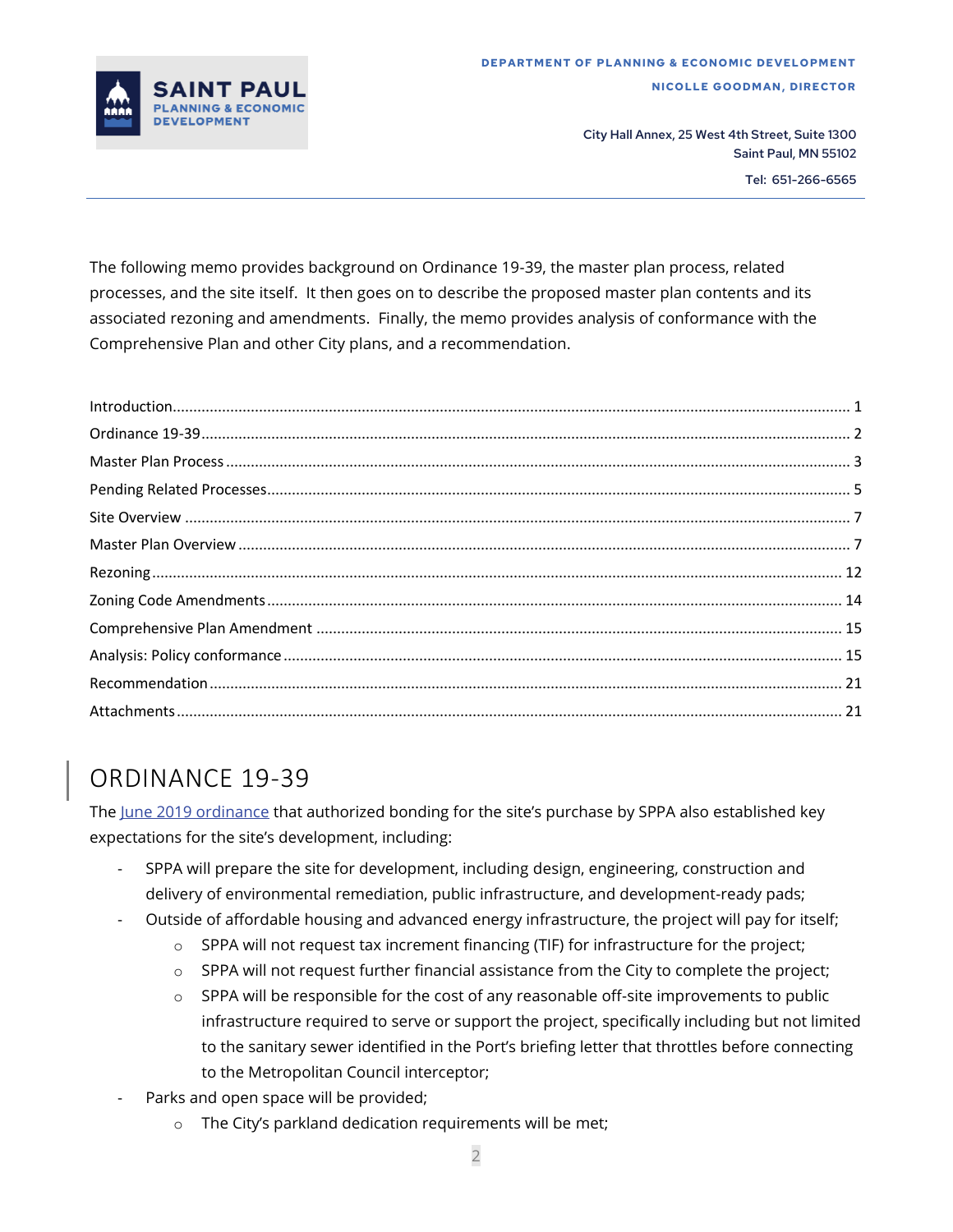

- $\circ$  SPPA will deliver approximately five (5) acres of active improved park area within the site, including remediated and rough graded land and \$2.5 million for improvements (note to Committee: the full cost to develop this acreage will is estimated to exceed the SPPA contribution);
- $\circ$  Approximately 15 acres of publicly accessible passive open space, buffers, and stormwater retention space to be owned and maintained by SPPA or a third-party;
- A mix of uses, including substantial light industrial;
- A capacity to produce approximately 1,000 jobs and 1,000 housing units.

### <span id="page-2-0"></span>MASTER PLAN PROCESS

In 2019, a professional master planning consultant (Cuningham) was hired by the City to create a draft master plan and recommended zoning controls for the Hillcrest Golf Course Redevelopment Site. A Technical Advisory Committee (TAC) and a [Community Advisory Committee](https://www.stpaul.gov/departments/planning-and-economic-development/planning/hillcrest-golf-course-master-plan/hillcrest) (CAC) were established to aid in the creation of the master plan. The consultant team also provided preliminary infrastructure analyses on the topics of [water, sewer,](https://www.stpaul.gov/sites/default/files/2021-11/Hillcrest_TAC_PPT_Water-Sanitary.pdf) [stormwater,](https://www.stpaul.gov/sites/default/files/2021-11/HillcrestStormwater_TechnicalMemorandum_02222021r.pdf) and [transportation](https://www.stpaul.gov/sites/default/files/2021-11/Hillcrest%20Master%20Plan%20-%20Transportation%20Planning%20Analysis%20-%20May%202021.pdf) to inform the plan and future detailed infrastructure planning.

The TAC consisted of staff from the departments of Planning & Economic Development, Parks & Recreation, Safety & Inspections, Public Works, and Financial Services, as well as St. Paul Regional Water Services, the Ramsey-Washington Metro Watershed District (RWMWD), Ramsey County Public Works, Metro Transit, and the City of Maplewood. SPPA staff, SPPA's consultants, and the City's consultants also attended the TAC meetings. The role of the TAC was to provide input to the formation of the Plan and to review draft layouts and text prior to community engagement for technical and regulatory feasibility. Topics covered in the 22 TAC meetings included land use layouts, street and trail layouts and design, wetlands, transit needs, stormwater design, park needs, ownership and maintenance expectations, art, economic development trends, code interpretations, review of the preliminary infrastructure analyses and more.

The TAC's work was complemented by a stormwater workshop in September 2020 to guide the master plan's stormwater design and policies. The workshop was funded by RWMWD, and the results of the workshop were incorporated into the stormwater infrastructure analysis report. The workshop established a consensus that the master plan should explore integrated or district stormwater solutions which could be one of the defining features of the site, promoting stormwater management practices that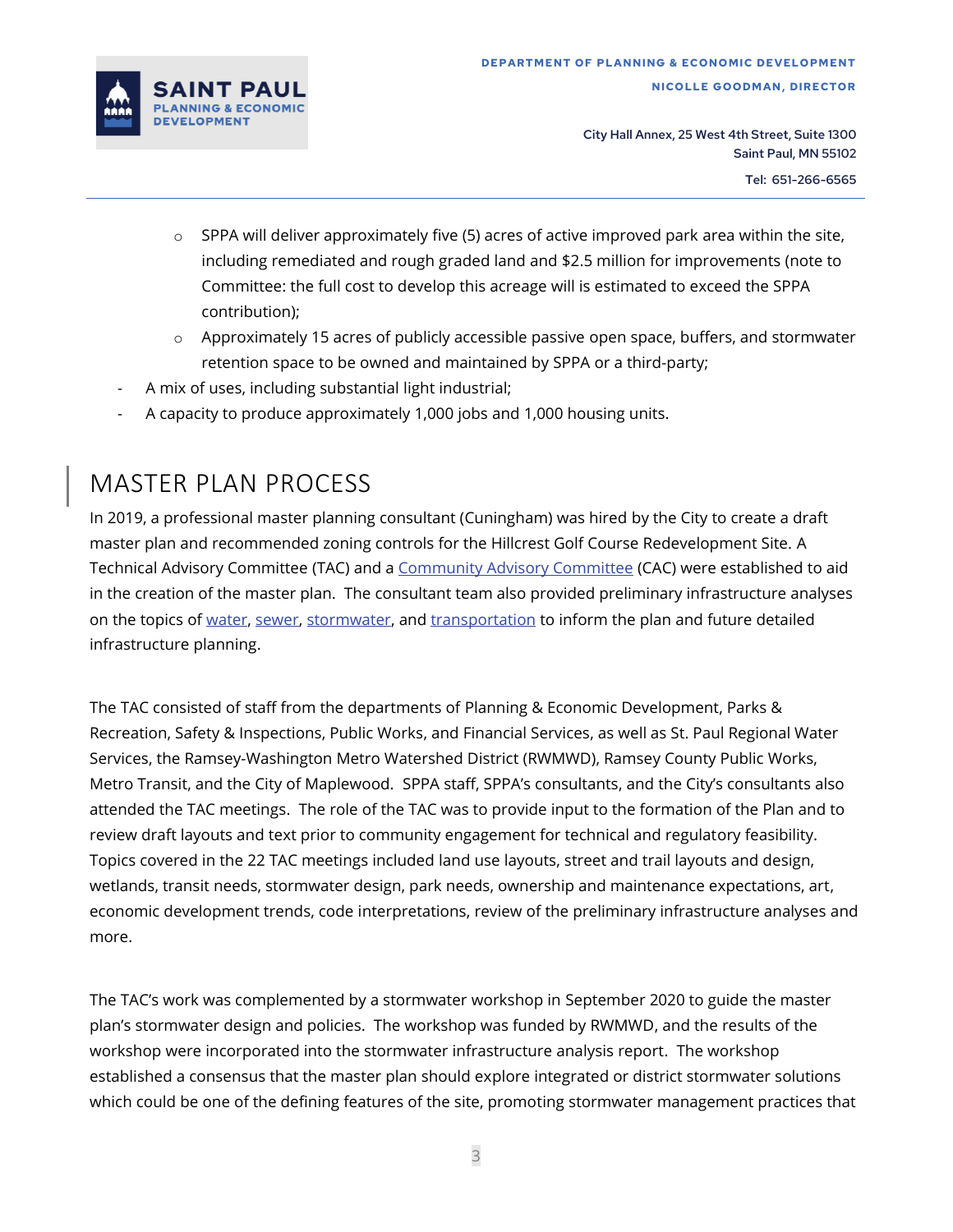

have a "light touch," and maximizing co-benefits beyond stormwater such as wildlife habitat and passive recreation.

In addition, the Saint Paul Transportation Committee reviewed the transportation analysis in February 2021 and provided feedback, including recommending that connectivity for all modes should be improved within the site and to the surrounding area, and that Arlington and Ivy Avenues are logical east-west bike routes because they have signalized intersections with White Bear Avenue to the west.

The Community Advisory Committee (CAC) was formed in 2019 through an application process. The composition of the CAC included residents from both Saint Paul and Maplewood, as well as representatives from the business community, and individuals with a particular expertise in housing and multimodal transportation. The role of the CAC was to help shape the master plan and to provide input on the public engagement process. Early in the process the CAC adopted a set of 20 community priorities to guide the plan. In late 2021, the CAC reviewed the draft master plan and provided their comments in a letter attached to this memo.

There have been three phases of broader community engagement to inform the master plan:

- Phase 1, in January/February 2020, engaged approximately 220 people via online surveys, an inperson community forum at a local elementary school (advertised by 4,000+ postcards mailed to area residents), and three pop-up meetings in order to inform "community priorities" that would be formally affirmed by the CAC and guide the contents of the master plan.
- Phase 2, in July/August 2020, engaged approximately 178 people about four potential design alternatives via an online community meeting and four pop-up meetings, and received 480 online comments via a survey and the Social Pinpoint tool that attached comments to site layout images.
- Phase 3, in March/April 2021, engaged approximately 312 people about two finalist scenarios via an online community meeting and eight popup meetings. In addition, 136 online survey responses were received.

Pop-up meetings in all engagement phases were designed to reach BIPOC communities and improve the demographic representativeness of community input. Phases 2 and 3 also included equityfocused conversation circles convened by Councilmember Nelsie Yang to engage additional voices. BIPOC input, to the extent it was different from general population input, put more emphasis on deeply affordable housing (both rental and ownership), larger housing units (3+ bedrooms), jobs, and local hiring. Summaries of each engagement phase are linked within the master plan document.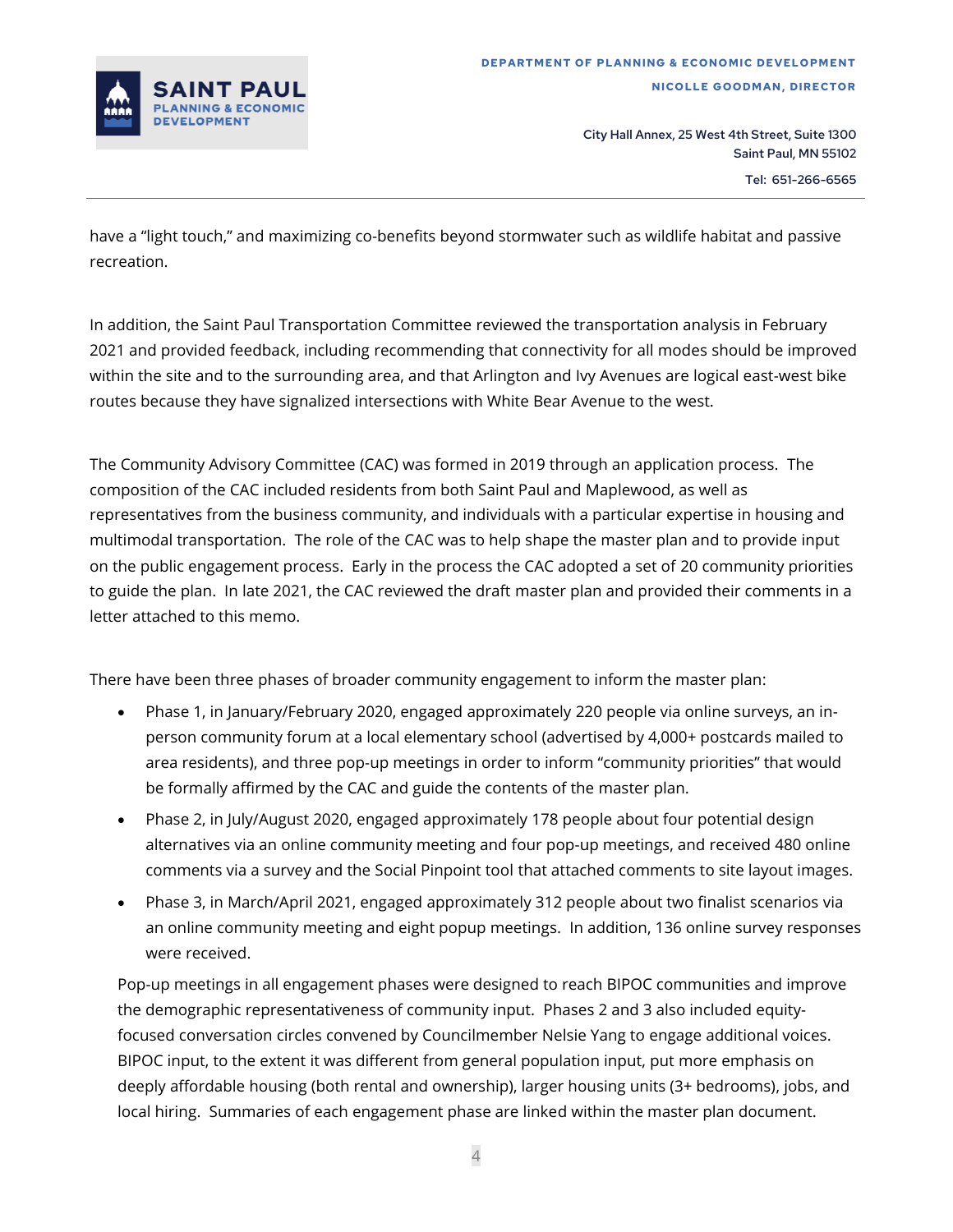

# <span id="page-4-0"></span>PENDING RELATED PROCESSES

Besides the master plan and associated actions before the Planning Commission, several other processes will need to be implemented prior to physical development of the site.

### Environmental Review

State law requires environmental review of this project, either through an Environmental Assessment Worksheet (EAW) or an Alternative Urban Areawide Review (AUAR). The City is the responsible governmental unit for this process. SPPA's consultants have begun work on an AUAR for this project, overseen by the City.

### Environmental Contamination Remediation

Remediation and management of the site's extensive soil contamination will be regulated by either the Minnesota Department of Agriculture or the Minnesota Pollution Control Agency, who will ensure that the contamination is properly contained or disposed of.

### Wetlands Impacts and Mitigations

The site contains 10 designated wetlands, according to a [wetland delineation report](https://www.stpaul.gov/sites/default/files/2021-12/Delineation%20Report%2051520.pdf) and an existing [conditions inventory.](https://www.stpaul.gov/sites/default/files/2021-11/HillcrestGolfCourseExistingConditions_FINAL.pdf) Any wetland impacts and mitigations must be approved by two agencies: the Ramsey-Washington Metro Watershed District (RWMWD) and the City of Saint Paul. The City is the responsible governmental unit for enforcing the State of Minnesota's [Wetlands Conservation Act](https://bwsr.state.mn.us/wca-program-guidance-and-information) (WCA), as informed by a Technical Evaluation Panel (TEP) of wetlands professionals. The WCA requires persons proposing to impact a wetland to demonstrate their attempts to avoid impacts or, where not avoided, to minimize impacts. Any impacted wetlands must be replaced (mitigated). SPPA has informally consulted with the TEP about the proposed wetland impacts and mitigations to inform this master plan. The RWMWD [reviews applications](https://rwmwd.org/permits/) based on their own district rules and standards. SPPA has also informally consulted with the RWMWD board.

### Subdivision

The City's [subdivision regulations](https://library.municode.com/mn/st._paul/codes/code_of_ordinances?nodeId=PTIILECO_TITVIIIZOCO_CH69ZOCOUBRE) require the site to be platted prior to development. The plat creates lots for development, dedicates parkland, and dedicates public rights-of-way. It is a critical point to establish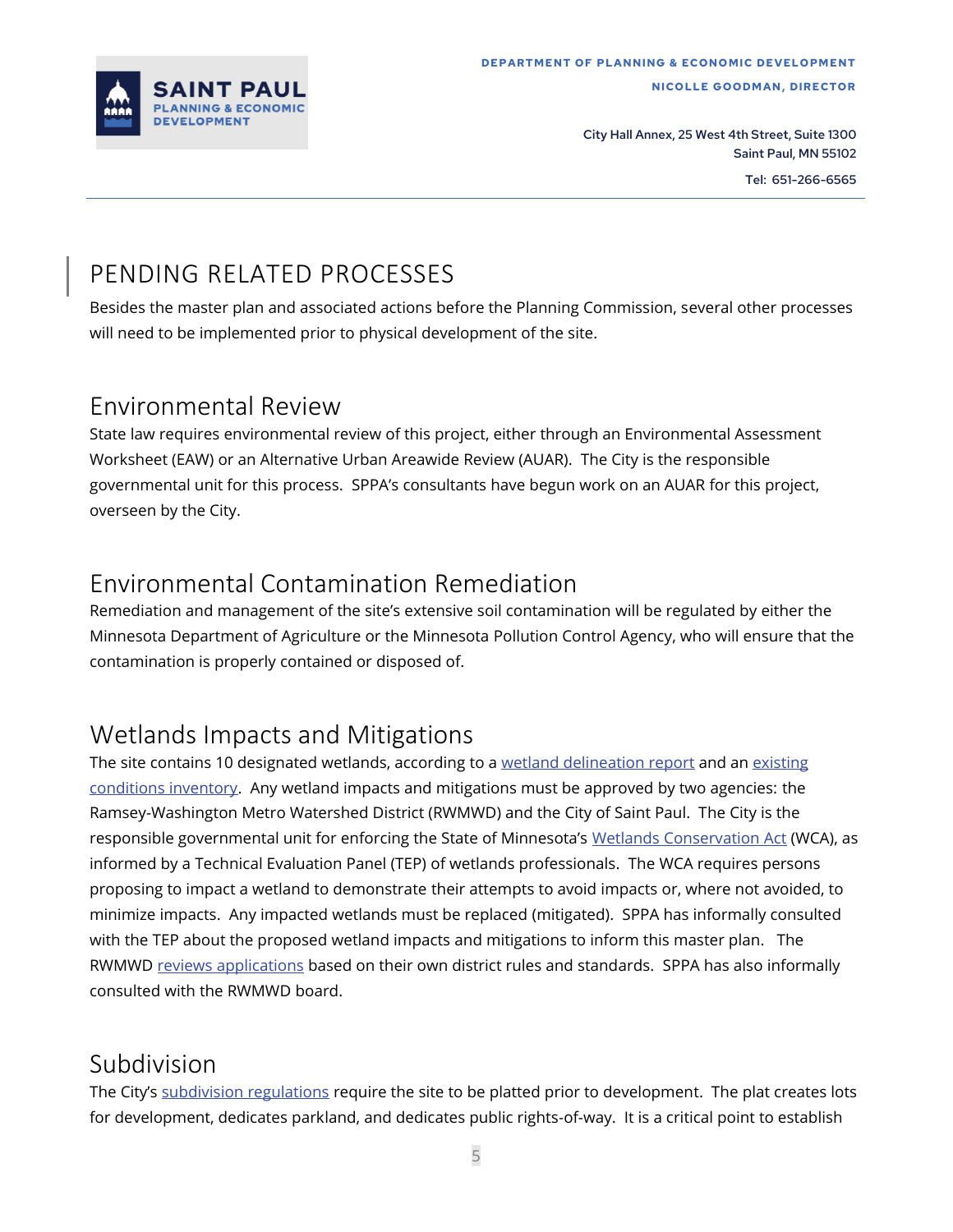

infrastructure and operations/maintenance expectations. The plat must be approved by the City Council upon multi-departmental review and a recommendation from the Planning Division.

### City Park Design

The master plan establishes the location for an approximately 5-acre City park, but does not establish the physical components of the park or how it will be programmed. Prior to development, the City's Parks and Recreation Department will conduct community engagement to inform design of the City-owned park. Capital and operations funding will need to be allocated. Per Ord 19-39, SPPA is expected to contribute \$2.5 million for capital costs, which will only partially fund the capital costs. The parkland will be formally dedicated through the subdivision process.

### Development Agreement

A development agreement between the City and SPPA is not necessarily required for the project. If future City subsidy is provided for the development – whether for affordable housing, advanced sustainability infrastructure, or for any other purpose – a development agreement between the City and SPPA or another developer is a likely means to establish the details. A development agreement may also be needed to establish ownership and maintenance expectations or handle other issues between SPPA or another developer and the City.

# Infrastructure Permits/Site Plan Review/Building Permits

City permits will be required for infrastructure, detailed site plans, and building construction in accordance with requirements applicable to all private development in the city, as supplemented by the master plan. Per the master plan, a comprehensive site-wide preparation and infrastructure plan that addresses water, sewer, stormwater, surface transportation elements, energy systems, gas, and electrical must be approved through the City's Site Plan Review process prior to any vertical development, excluding any development related to the energy infrastructure. The purpose of this site-wide plan is to ensure such infrastructure elements will be logically implemented and function as intended on full build out and at all interim development phases. Site plans must conform with the master plan and zoning regulations, as per [Legislative Code Sec. 61.401;](https://library.municode.com/mn/st._paul/codes/code_of_ordinances?nodeId=PTIILECO_TITVIIIZOCO_CH61ZOCODMEN_ARTIV61.400.SIPLRE) building permits must conform to the building codes applicable to the various forms of development on-site (e.g. Minnesota Building Code, etc.).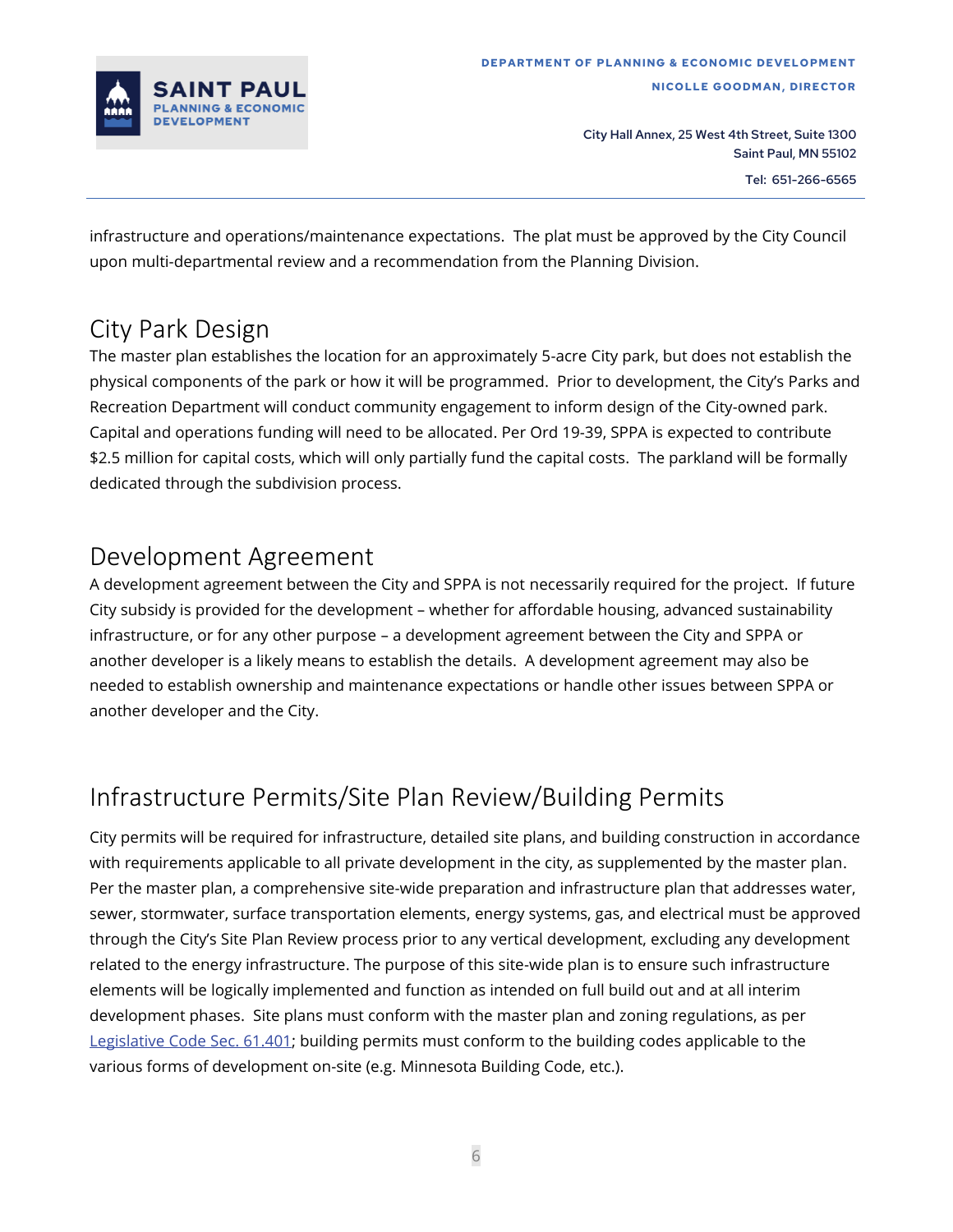

# <span id="page-6-0"></span>SITE OVERVIEW

The 112-acre former golf course contains the highest point in Saint Paul, substantial topography, mature trees, and 10 designated wetlands. Substantial mercury pollution is present throughout the site as a result of anti-fungal treatments to the golf course over the years. The site is located less than two miles from the interchange of McKnight Road and Highway 36, and less than three miles from the interchange of McKnight road and I-94. Additional site context is available in the master plan document on the topics of area demographics, site history, topography and wetlands, soil types, pollution, transportation networks, utilities, climate, surrounding land uses and housing density/types, and more.

### <span id="page-6-1"></span>MASTER PLAN OVERVIEW

The master plan contains policies, site layouts, and other graphics that will apply to development of the site. Certain plan elements, including district stormwater, advanced sustainability infrastructure, public art, full development of the City-owned park, and affordable housing are dependent on funding availability, as described in the master plan document. Following an introduction and background, the master plan contains the following chapters:

- Land Use, Art and Placemaking
- Transportation
- Parks and Open Spaces
- Sustainability
- Housing
- Zoning
- Phasing
- Other Implementation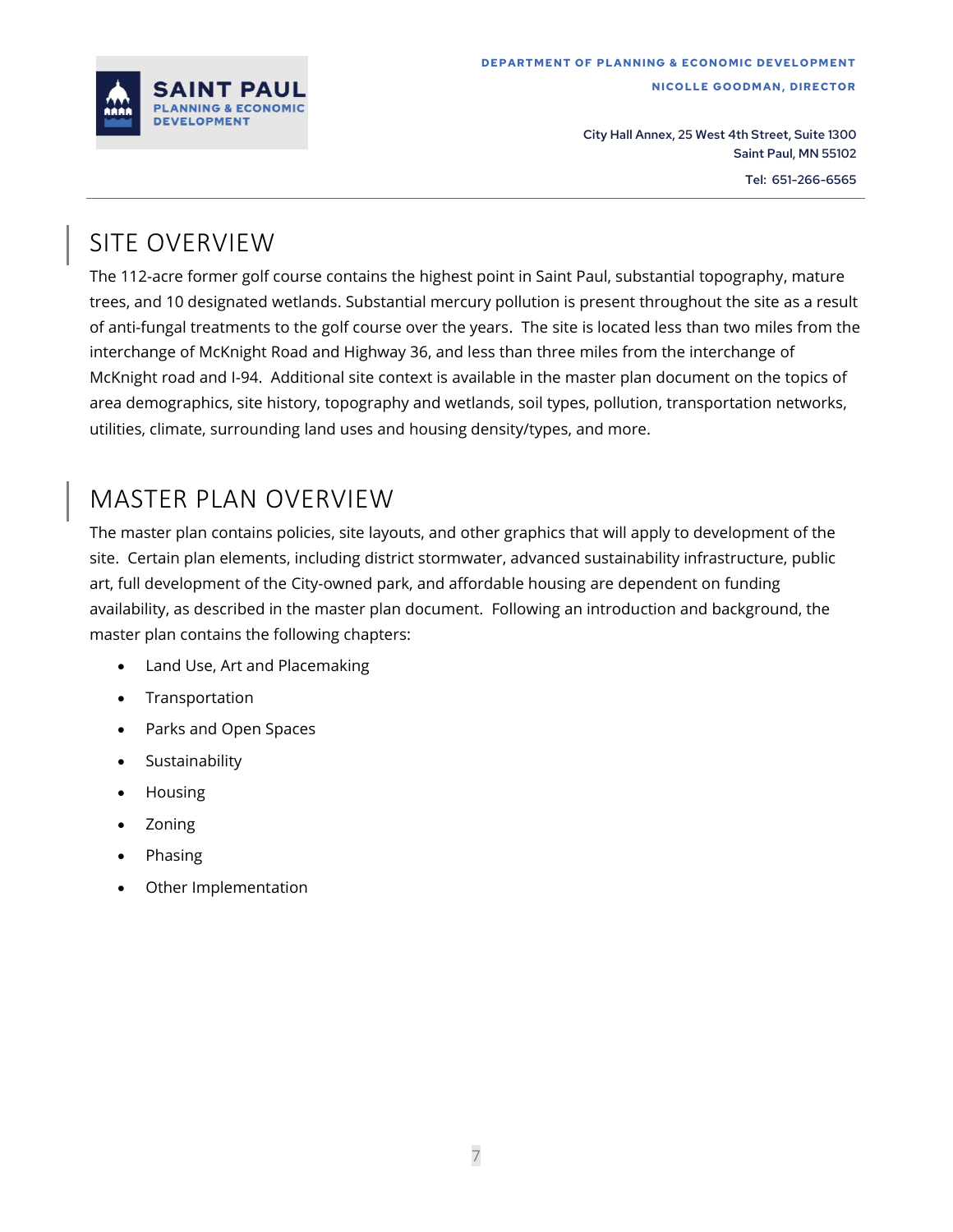

City Hall Annex, 25 West 4th Street, Suite 1300 Saint Paul, MN 55102

Tel: 651-266-6565



*Figure 1: Master Plan Land Use layout*

### Land Use, Art and Placemaking

The master plan designates 54 acres for light industrial uses, 25 acres for residential/mixed uses, 5 acres for a City Park, and 15 acres for wetlands, district stormwater, and passive open space. These allocations are estimated to provide for approximately 1,000 jobs and 1,000 households.

The site's land uses are arranged with light industrial uses close to McKnight Road to take advantage of its truck access to the regional highway system and maximize business visibility. A neighborhood node is planned for the site's northern portion, close to Larpenteur Avenue and McKnight Road, where intense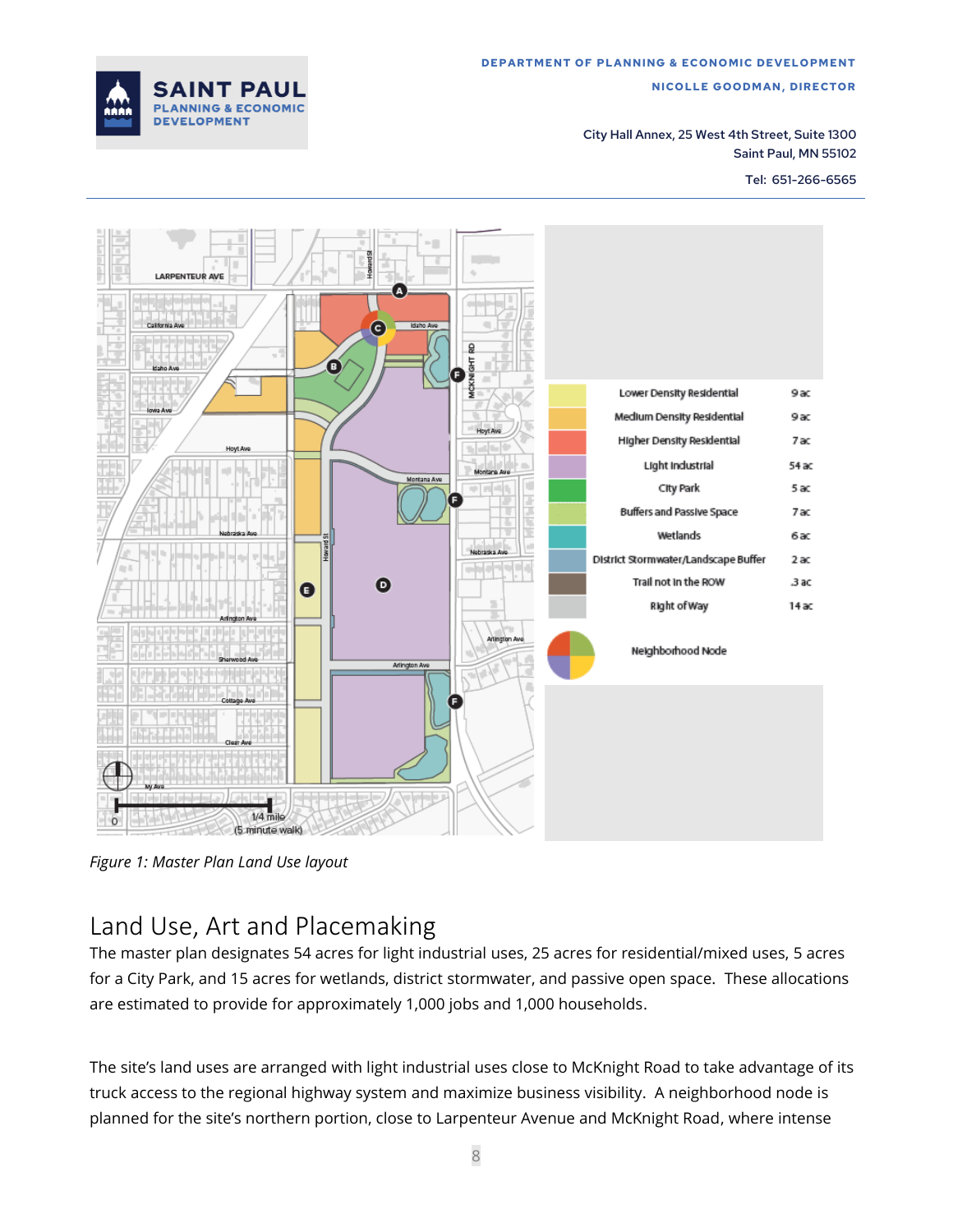

land uses such as higher-density residential, mixed commercial/residential, active, improved park area and job-heavy commercial-industrial are in close proximity. The site's west edge contains lower-density and medium-density residential that will serve as an extension of the adjacent residential neighborhood into the site, and a transition from old to new.

The master plan establishes guiding principles for and identifies key locations in which public art could contribute to placemaking in the project. Although City ordinances do not require public art, public art at street intersections is one way to meet zoning requirements in light industrial areas (per Leg. Code Sec. 66.542(a)(1)) and the master plan establishes that wall murals can satisfy zoning requirements for façade articulation (in Leg. Code 66.542(a)(2)). SPPA has done conceptual planning for public art within the project, including a variety of building murals and pedestrian-oriented sculptures in the light industrial areas. Additionally, although none are currently proposed for the project site, certain City-funded and City-operated capital projects are required to dedicate 1% of eligible project costs. 1 For all of these reasons, public art is likely to be a component of development at this site..

The topography of the site will be impacted by the land use layout. Although the site is expected to still contain the highest point in the city, the hills will be leveled off to facilitate development, including light industrial pads which need to be large and relatively flat. Yet, a drop of more than 50 feet will remain from the high point in the north-center of the site to the low point in the southeast corner – generally a gradual decline along streets, and more likely stepped (with retaining walls) through the light industrial land.

### Transportation

The transportation network within the site includes several key components. A new north-south street (Howard Street) through the length of the site connects Larpenteur Avenue to Ivy Avenue. Industrial-type streets (Montana and Arlington Avenues) connect truck traffic directly to McKnight Road. A generous number of off-street multi-use trails connect to the regional network. Offset intersections along Howard Street discourage cut-through east-west vehicular traffic (while still providing connectivity to the adjacent neighborhoods).

 $1$  Eligible funding sources for public art generally include but are not limited to: local general obligation bonds/notes; other local financing sources; state grants and aids; and federal grants and aids. In order for the requirement to apply, the funding source must not prohibit public art. Eligible capital projects include but are not limited to the construction or renovation of new or existing city-owned facilities such as traffic calming; streetscapes; bikeways; stairs, walls and other structures; parks; tot lots, play areas; and trails. More information is available here: [https://www.stpaul.gov/departments/financial-services/public-art-ordinance-program.](https://www.stpaul.gov/departments/financial-services/public-art-ordinance-program)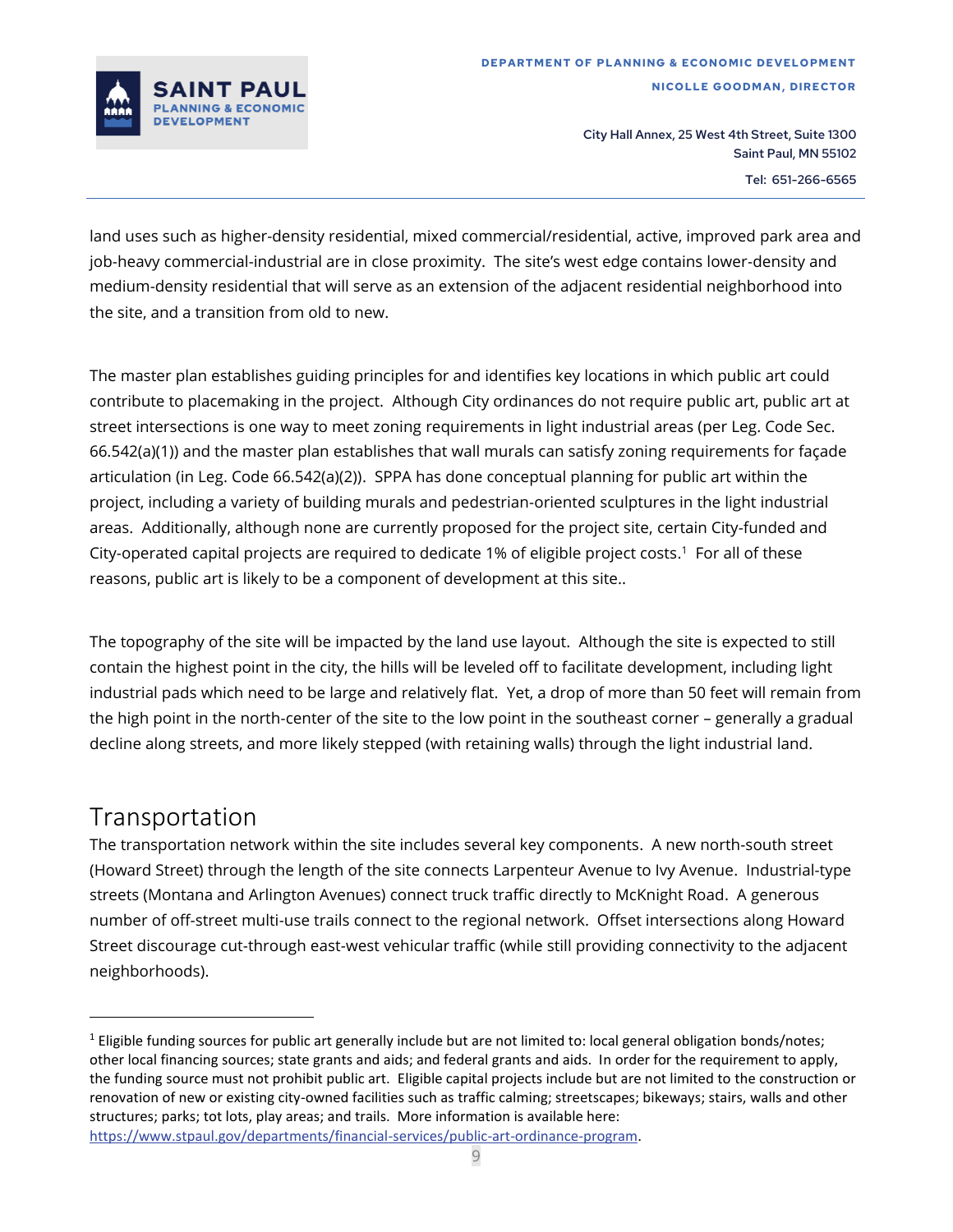

McKnight Road and Larpenteur Avenue are Ramsey County-owned arterial streets designed to convey regional-level vehicle travel. With average daily traffic of over 11,000 vehicles per day in 2019 and access to the regional highway network, it is anticipated that McKnight Road will convey most vehicular traffic to and from the site. The master plan provides full vehicular access to McKnight Road at Montana and Arlington Avenues (aligned with streets in Maplewood), and right-in/right-out access at Idaho Avenue just south of Larpenteur – locations identified in consultation with Ramsey County staff. Montana Avenue curves moderately northward as it heads into the site from the east, to facilitate access to the neighborhood node area. Montana and Arlington include multi-use trails.

Access to Larpenteur Avenue is provided via Howard Street, which aligns with Howard Street in Maplewood. On the site, Howard Street divides light industrial uses from residential uses, and features a multi-use trail along its west side. Larpenteur Avenue is a Ramsey County road with average daily traffic of over 5,000 vehicles per day in 2019.

Along the west edge of the site, Winthrop Street is extended south from Sherwood Avenue to Ivy Avenue, and north from Hoyt Avenue to Larpenteur Avenue (Winthrop exists between Sherwood and Hoyt today). Several existing streets to the west are extended into the site, beyond Winthrop Street, including Nebraska Avenue, Arlington Avenue, and Cottage Avenue. No east-west streets go straight through the site from the west edge to the east edge; rather, all east-west streets are offset at Howard Street in the center of the site, so as to discourage cut-through traffic.

Multi-use trails are provided for bicyclists and pedestrians through the site and beyond, including connections to the Furness Trail, the existing trail along the west side of McKnight Road, and a future connection to Beaver Lake County Park to the south. Within the site, the north-south trail along Howard Street connects to the new City park, to trails heading west at Iowa Avenue and Hoyt Avenue, to trails heading east at Montana Avenue, Arlington Avenue, and Ivy Avenue, and to a new trail along the south side of Larpenteur Avenue that will extend westward to the Furness Trail.

Street and trail layouts, including minimum and typical dimensions, are provided in the master plan. Onstreet parking is generally expected near the neighborhood node and in front of new residential developments, but not in front of light industrial developments.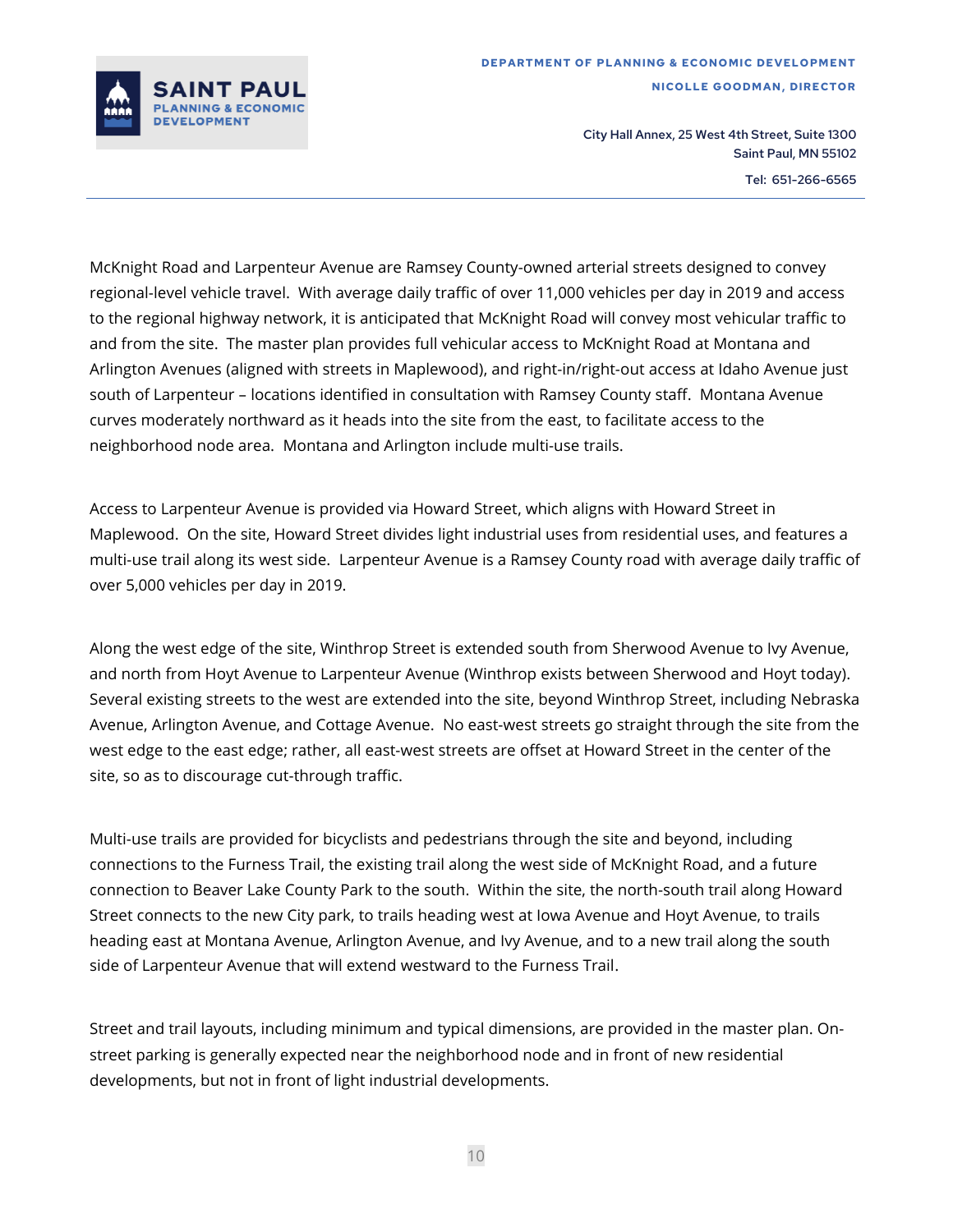

### Parks and Open Spaces

The master plan calls for approximately 20 acres of parks and open spaces, including a 5-acre City park, 6 acres of wetlands, 7 acres of wetland buffers and other passive open space, and approximately 2 acres of district stormwater. The City park is located in the northern portion of the site near the neighborhood node, with trail connections in all directions. Four of the site's 10 existing wetlands are preserved in place, including three near McKnight Road. The impacted wetlands will be mitigated elsewhere on the site at a 1:1 ratio; if any additional mitigation is required, it will be provided off-site.

### Sustainability

The Hillcrest Master Plan aims high in its sustainability policies in pursuit of carbon neutrality, integration with the ecology of the site, responsible material and waste stream management, and effective, integrated, and visible stormwater treatment. The carbon neutrality aim for this site will help the City reach its goals to reduce carbon emissions citywide by 50% from 2019 to 2030, and to achieve carbon neutrality by 2050. The policies in this chapter expand on current requirements and do not duplicate existing state and local regulations that contribute to sustainability. Some of the more costly policies are noted to be dependent on funding, including district-scale ground source energy systems and meeting the City's Sustainable Building Ordinance. (SPPA has been actively pursuing potential funding sources for these elements, as well as on-site solar energy generation.)

#### Housing

The Housing Chapter references citywide affordability goals for developments supported financially by the City/Housing and Redevelopment Authority, and presents the following housing type priorities:

- 1. Rental housing, non-age restricted
- 2. For-sale homes
- 3. Age-restricted housing

Affordable housing generally requires public funding or financial assistance.

### Zoning

The site will be rezoned from R2 One-Family Residential to several zoning districts via an ordinance that accompanies the master plan (see "Rezoning" section below and memo attachments). The Zoning Chapter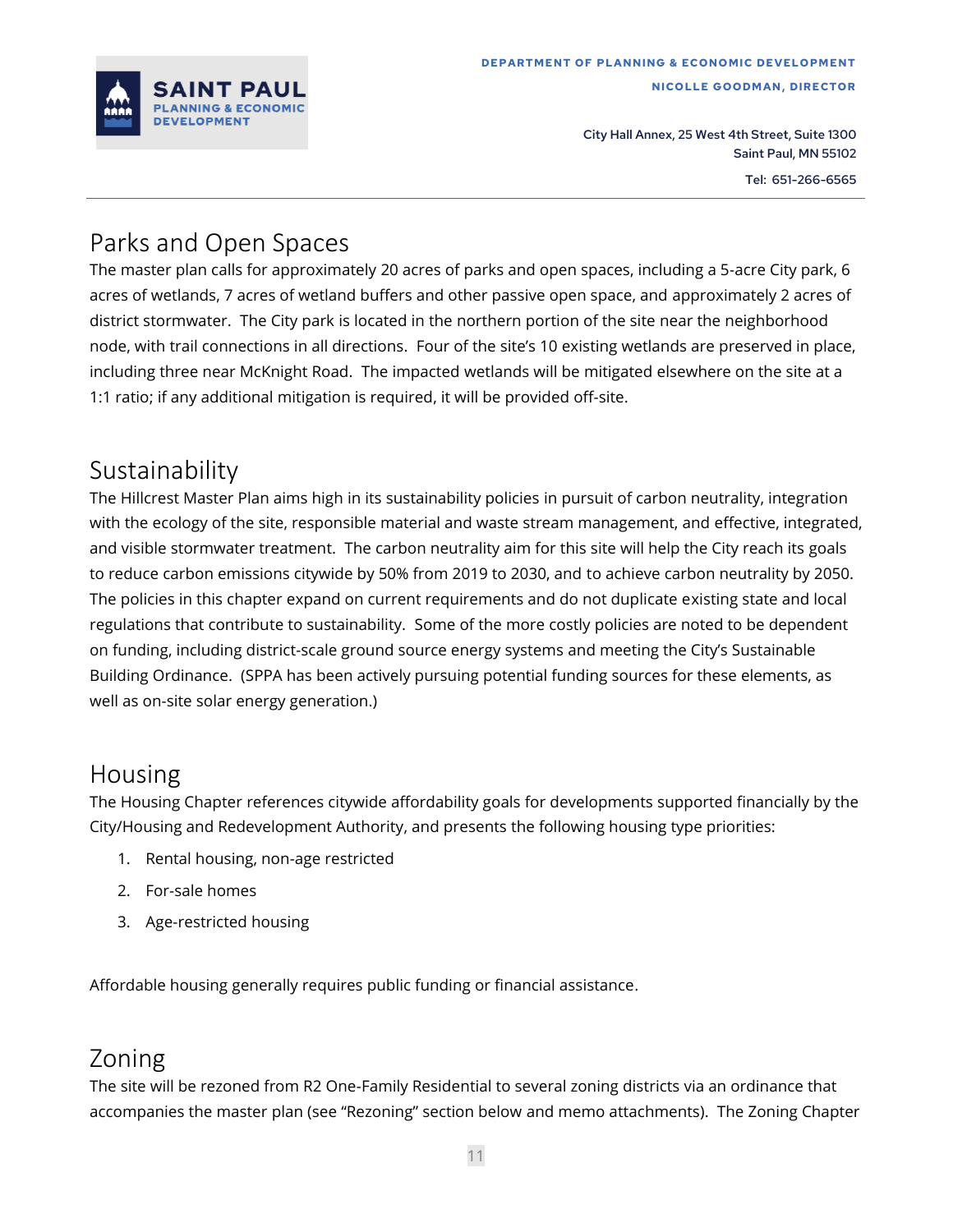

of the master plan outlines adjustments and clarifications of zoning code requirements as applied to the site, and provides parameters for any future administrative modifications to the adopted master plan. (Larger master plan modifications could always be considered through a public hearing process.) The zoning code adjustments and clarifications address such topics as building setbacks, landscaping, floor area ratios for standalone commercial buildings, design standards, and amounts of front yard surface parking. Allowable administrative modifications include reduction or expansion of widths of rights-of-way, travel lanes, trails, sidewalks, and boulevards; reduction or addition of trails; and movement of a street or trail, under certain conditions including that the changes are found to be consistent with the intent of the master plan.

### Phasing

The Phasing Chapter outlines expectations for phasing of transportation infrastructure in order to ensure a functional system, and requires a "comprehensive site preparation and infrastructure plan" that addresses water, sewer, stormwater, and other relevant infrastructure to be approved by the City prior to any development.

### Other Implementation

Zoning and phasing are elements of the implementation of the master plan. The Other Implementation chapter addresses additional implementation issues primarily related to funding for certain plan elements, including district stormwater, sustainability measures, affordable housing, public art, and design and build out of the the City park. It is recognized that the plan cannot be fully implemented without additional financial resources.

# <span id="page-11-0"></span>REZONING

The site is proposed to be rezoned to implement the master plan's land use designations, as shown in the attached draft zoning map and generally corresponding as follows:

| <b>Master Plan Land Use</b> | <b>Zoning District</b>                           |
|-----------------------------|--------------------------------------------------|
| Light industrial            | ITM Transitional Industrial, with a master plan  |
| Lower-density residential   | T1M Traditional Neighborhood, with a master plan |
| Medium-density residential  | T2M Traditional Neighborhood, with a master plan |
| Higher-density residential  | T3M Traditional Neighborhood, with a master plan |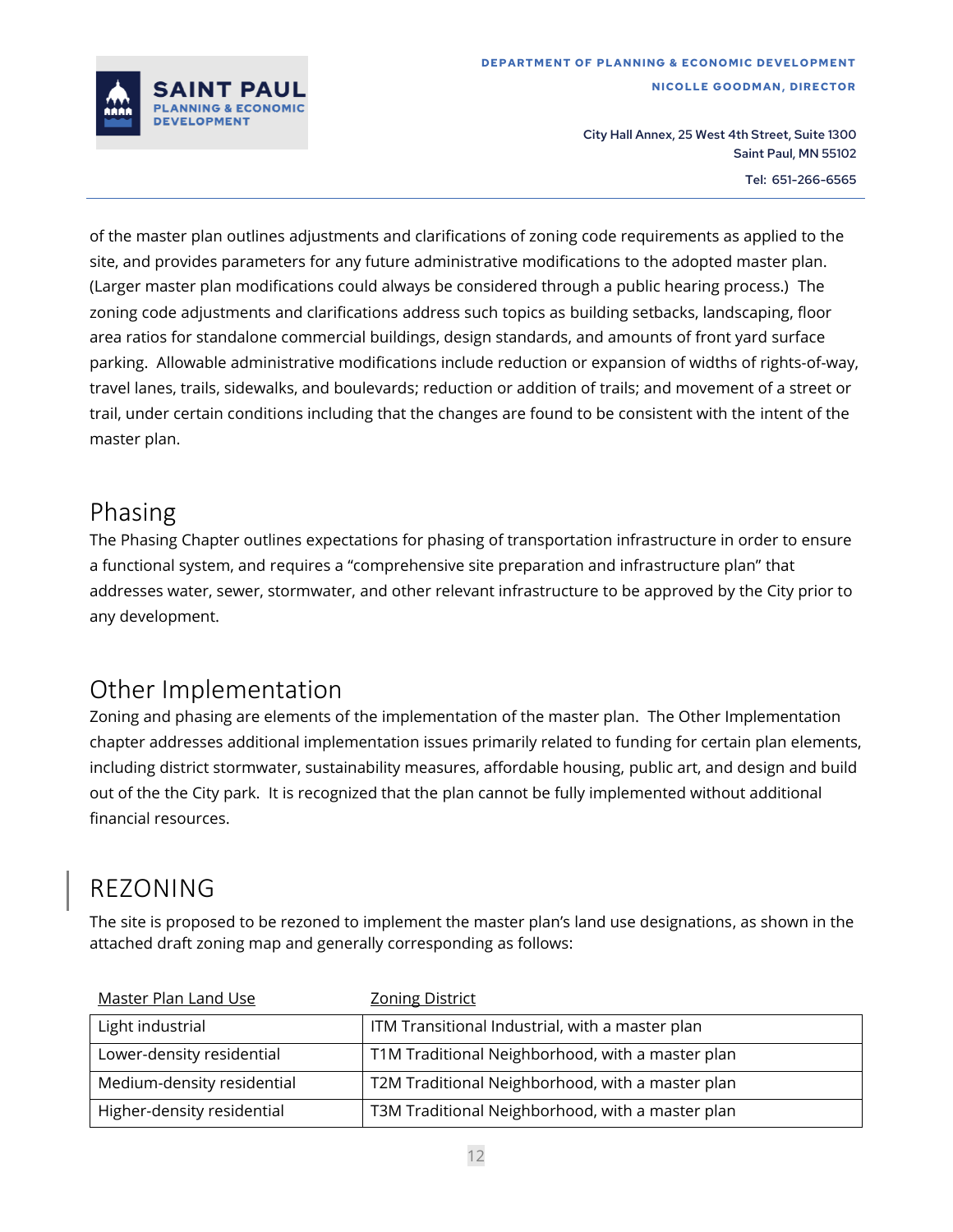

The zoning districts each include a "M" master plan designation that indicates there is a master plan in place to guide development, in addition to the applicable zoning code provisions. The City park and other open spaces in the master plan, which are permitted uses in all zoning districts under consideration, are proposed to be grouped with the zoning of adjacent land.

The Traditional Neighborhood districts allow for certain commercial uses (e.g. general retail, etc.) in addition to residential uses. Based on market studies conducted for the property owner, only a small amount of commercial uses are anticipated, which will likely be located along or near the McKnight Road and Larpenteur Avenue frontages rather than near the western or southern edges of the site.

The following paragraphs describe the intent of the proposed zoning district designations, as relevant to this site.

- The IT Transitional Industrial District is intended to provide sites for commercial, office and light industrial uses that are compatible with nearby residential and traditional neighborhood districts, parks, and parkways.
- The T1 Traditional Neighborhood District is intended to provide for compact, pedestrian-oriented mixed-use areas of limited size, with a variety of residential, office and service uses that primarily serve neighborhood needs. It is also intended to serve as a transitional use of land along major thoroughfares, between commercial or industrial districts and residential districts or other less intensive land uses.
- The T2 Traditional Neighborhood District is designed for use in existing or potential pedestrian and transit nodes. Its intent is to foster and support compact, pedestrian-oriented commercial and residential development that, in turn, can support and increase transit usage. It encourages, but does not require, a variety of uses and housing types, with careful attention to the amount and placement of parking and transitions to adjacent residential neighborhoods.
- The T3 Traditional Neighborhood District provides for higher-density pedestrian- and transitoriented mixed-use development. It is designed for development or redevelopment of land on sites large enough to support:
	- (a) A mix of uses, including residential, commercial, civic and open space uses in close proximity to one another;
	- (b) A mix of housing styles, types and sizes to accommodate households of varying sizes, ages and incomes;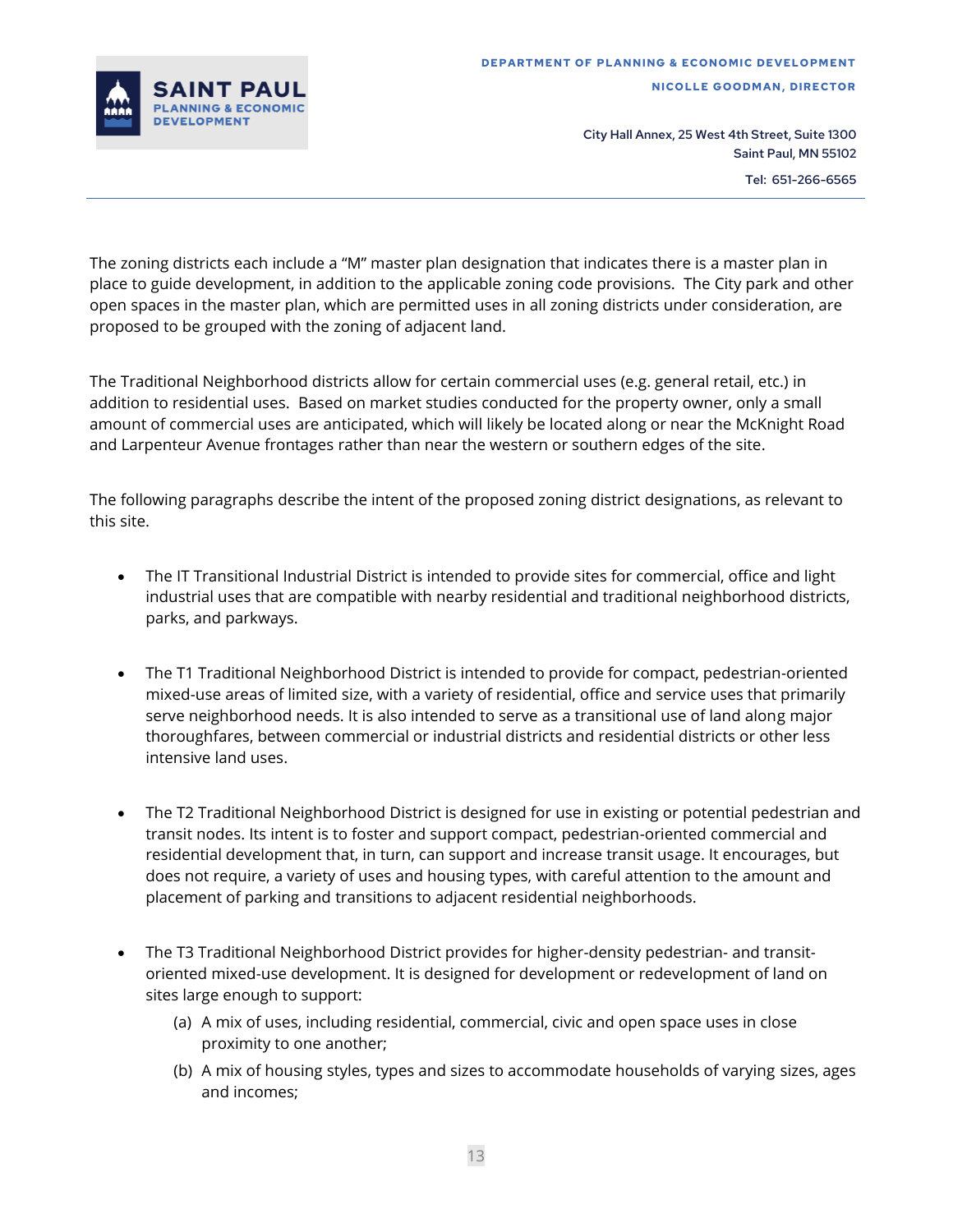

- (c) A system of interconnected streets and paths that offer multiple routes for motorists, pedestrians and bicyclists, and are connected to existing and future streets;
- (d) A system of open space resources and amenities; and incorporation of environmental features into the design of the neighborhood.

The above elements may be found within the T3 district or adjacent to it; the intent is that all would be present within a reasonable walking distance.

# <span id="page-13-0"></span>ZONING CODE AMENDMENTS

A set of zoning code amendments is presented in conjunction with this master plan to address three topics:

- 1. **An amendment to Legislative Code Sec. 66.344 to authorize master plans to provide flexibility from certain zoning code requirements under certain conditions.** Permitting flexibility from certain zoning code requirements via a master plan can make it easier for a project to achieve Comprehensive Plan policies. Rather than having to abide by rigid variance requirements if a specific exception from code were requested separately, incorporating it into a master plan allows a big-picture analysis where other factors and additional master plan zoning requirements can be taken into account.
- 2. **An amendment to Sec. 66.542(a) to update allowable building materials in IT zoning districts.** Advancements in materials technology and architectural design have made the current code outdated with regard to allowable industrial building materials. Namely, visual quality has improved for concrete panels, and corrugated metal is more frequently used nowadays as a stylish architectural highlight. Corrugated metal is still inappropriate as the primary cladding material, but it can be aesthetically pleasing and durable as an accent material.
- 3. **Amendments to Secs. 64.103 and 64.401 to allow monument signs to include business names from throughout a business park, not just those located on the same zoning lot as the sign.** The current zoning code regulations for freestanding monument signage are unduly restrictive in business park settings. The proposed amendments would allow freestanding signs to include business names from throughout a business park, which will reduce signage clutter (fewer monument signs needed) and improve truck wayfinding within a business park – e.g. for this development, guiding trucks headed to a certain business to the right street (Montana Avenue or Arlington Avenue).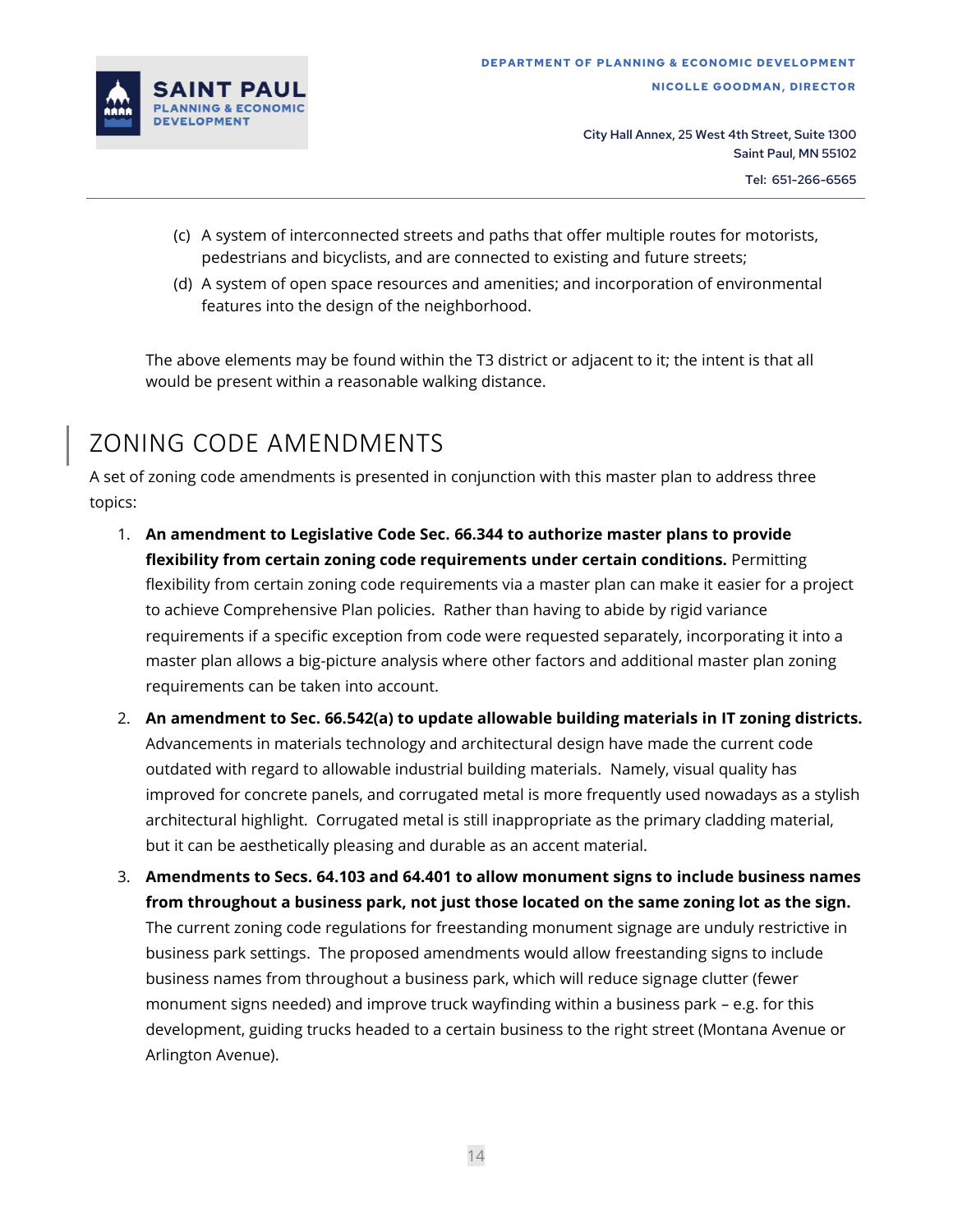

The full proposed amendments are attached. Note that, although Sec. 66.344 is located in the section addressing Traditional Neighborhood district master plans, a cross-reference in Sec. 66.544 states that Sec. 66. 344 also applies to ITM Transitional Industrial district master plans.

### <span id="page-14-0"></span>COMPREHENSIVE PLAN AMENDMENT

In order to accommodate this development, it is proposed that Policy T-31 in the 2040 Saint Paul Comprehensive Plan be amended as follows:

*Policy T-31. Outside of areas being developed for industrial uses, Eestablish (or re-establish) the right-ofway grid with block lengths of 300 to 600 feet as redevelopment occurs on large sites in order to increase neighborhood connectivity and accommodate pedestrian-oriented, higher-density development.*

Although some light industrial developments, including a few dozen in Saint Paul, can fit on 600-foot blocks, many other light industrial users require larger block sizes. In order to allow the property owner flexibility to pursue a wide range of potential users and related building footprints, surface parking and loading zones, including users who may provide especially well-paying jobs with low barriers to entry for local workers, the master plan shows block lengths of up to 1,440 feet. A Comprehensive Plan amendment is needed to allow for blocks larger than 600 feet in industrial areas such as proposed for this site.

### <span id="page-14-1"></span>ANALYSIS: POLICY CONFORMANCE

As might be expected for a 112-acre redevelopment, many City policies are relevant to the draft master plan and associated zoning actions. The following section reviews conformance with many of the most significant and relevant policies from the Comprehensive Plan and other adopted policy documents.

### Comprehensive Plan

The [2040 Saint Paul Comprehensive Plan](https://www.stpaul.gov/departments/planning-and-economic-development/planning/citywide-plans/2040-comprehensive-plan) (Comp Plan) contains relevant topical chapters including: Land Use; Transportation; Parks, Recreation and Open Space; Housing; and Water Resources. Conformance of the project with relevant policies from each Comp Plan chapter is discussed below.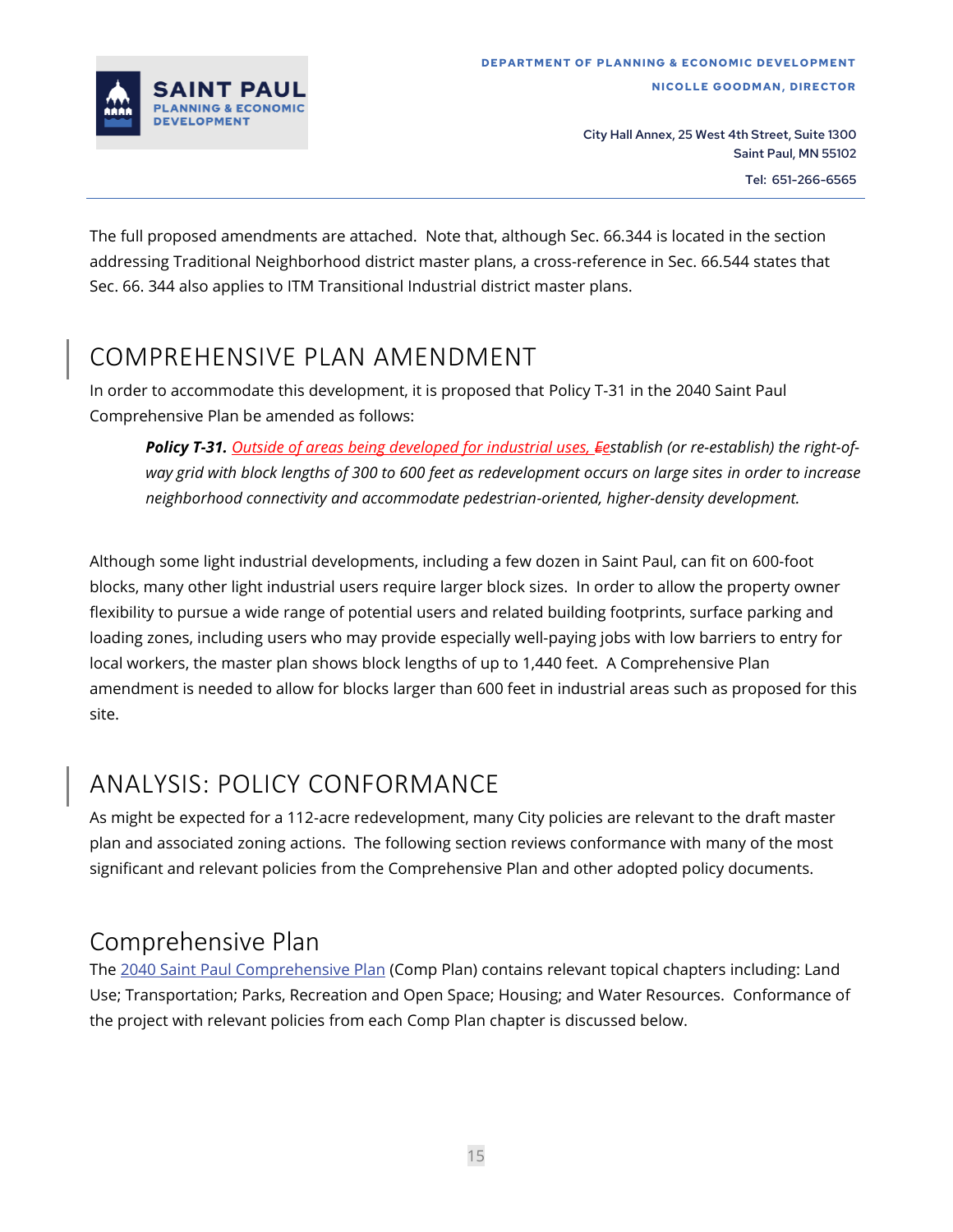

#### LAND USE- COMP PLAN CHAPTER

The Comp Plan designates the site as an "opportunity site" with a "neighborhood node" in its northern portion, as well as an underlying "mixed use" designation for the site's northern portion and an "urban neighborhood" designation for its southern portion. "Neighborhood nodes" are compact, mixed-use areas that provide shops, services, neighborhood-scale civic and institutional uses, recreational facilities such as parks, and employment close to residences. Comp Plan Policy LU-2 calls for the redevelopment of designated "opportunity sites" including Hillcrest for higher-density mixed-use development or employment centers with increased full-time living wage job intensity – the proposed development is both higher-density mixed-use and employment center. Comp Plan Policies LU-30 and LU-32 call for focusing growth on neighborhood nodes with increased density toward the node's center and transitioning in scale to surrounding land uses and establishing public parks close to neighborhood nodes. Comp Plan Policy LU-34 is to provide for housing in urban neighborhoods that diversifies housing options, such as townhouses, courtyard apartments and smaller multi-family developments, which are allowed in the T1M and T2M zoning proposed for the site's western edge. Comp Plan Policy LU-6 calls for fostering equitable and sustainable growth by facilitating business creation/attraction, supporting family-sustaining jobs, and growing the tax base (among other aims), as is being encouraged through the provision of 54 acres of light industrial, with much of it anticipated to be subject to SPPA workforce agreements. The proposed master plan land uses and layout express all of these Comp Plan land use policies.

Other Comp Plan land use policies refer to environmental impacts, such as Policy LU-8 ("Ensure that zoning and infrastructure support environmentally and economically efficient, resilient land use development"), Policy LU-21 ("Identify, preserve, protect and, where possible, restore natural resources and habitat throughout the city" via certain City ordinances, including the subdivision regulations), and Policy LU-19 ("…achieve a long-term increase in canopy coverage citywide, with general goals of 40% tree canopy coverage in all neighborhoods outside of downtown"). The master plan promotes efficient land use, with accommodation of approximately 1,000 jobs and 1,000 households on the 112-acre site. Its provisions for district stormwater and encouragement of tree trenches promote environmentally efficient and resilient infrastructure with regard to water resources, while various provisions in its sustainability chapter promote energy efficiency, including support for LEED-certifying all buildings greater than 5,000 square feet, restricting natural gas service in many cases, and pursuing ground source energy systems. Although many existing trees will be lost due to pollution remediation and development, the master plan calls for both retaining existing healthy native trees to the extent feasible and for planting trees that will meet the Comp Plan canopy goal at maturity.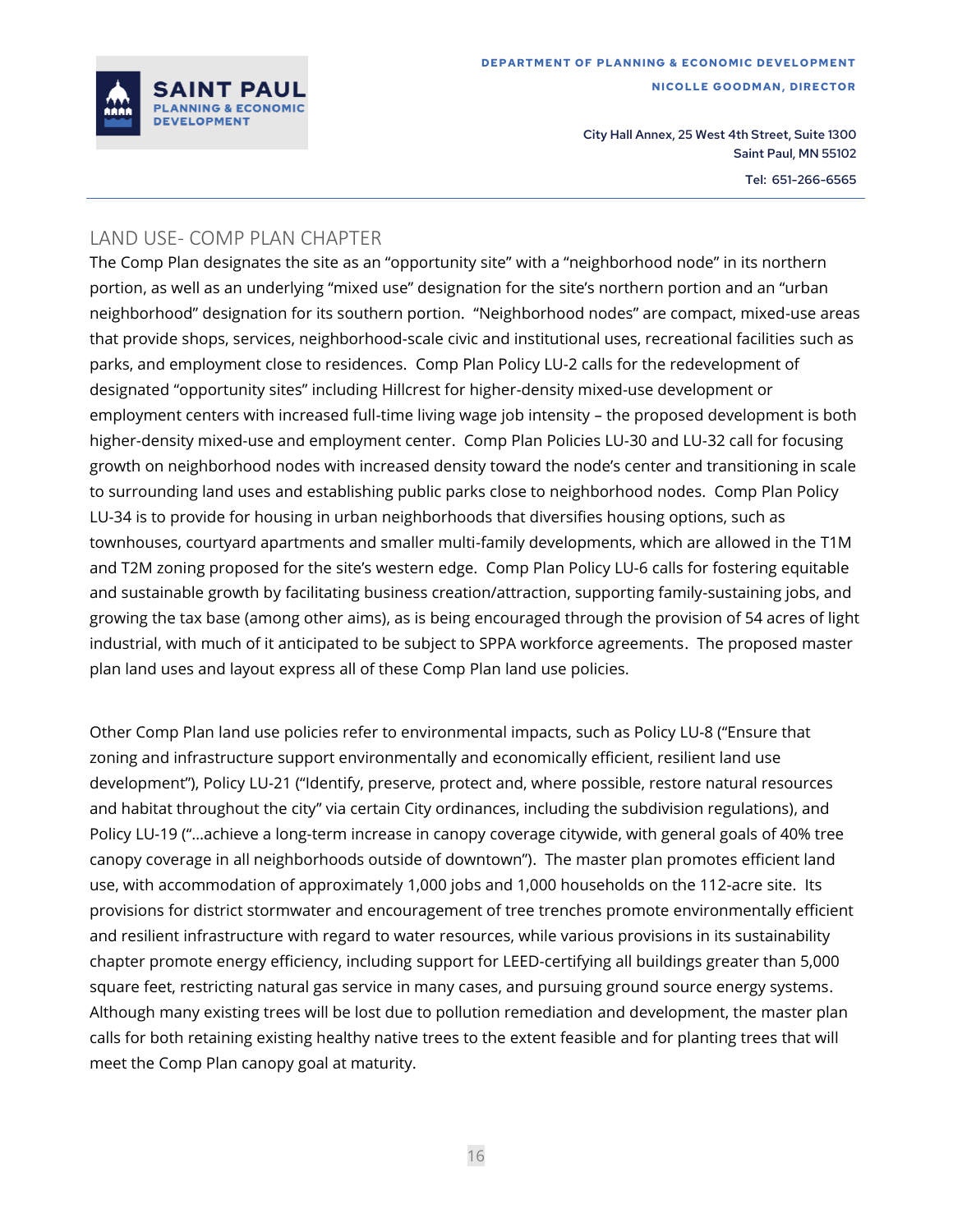

Another Comp Plan land use policy, LU-30, calls for improving access to jobs by prioritizing development with high job density in neighborhood nodes. Although light industrial jobs can be a range of densities (typically 15-23 jobs/acre), the master plan contains a policy that encourages a preference for the higher end (20+ jobs/acre) of that range in light industrial areas, and the land near the neighborhood node is where such job densities might be most likely to land.

Comp Plan Policy LU-16 encourages the equitable spatial distribution of community food assets including community gardens. With no large grocery store within 2 miles of the site and no significantly sized community garden nearby, lack of community food assets is an issue in this neighborhood. The master plan's Policy POS-5 encourages provision of community garden space either on the site or nearby.

#### TRANSPORTATION- COMP PLAN CHAPTER

The master plan furthers numerous Comp Plan policies that support multimodal transportation. Following the Comp Plan's modal hierarchy in Policy T-3, the master plan's transportation network has been designed to prioritize the safety and comfort of pedestrians and bicyclists, with its generous provision of off-street multiuse trails to traverse the site in all directions and reach key destinations on the site and nearby. This multiuse trail network, along with relatively higher land use intensity and encouragement of higher-level public transit service, furthers Comp Plan Policy T-21 to reduce citywide VMT by improving transportation options beyond single-occupant vehicles, Comp Plan Policy T-22 to shift mode share towards walking, biking, and public transit, and Comp Plan Policy T-27 to improve public transit mode share through strategic establishment of transit-supportive land use intensity. The master plan provides sidewalks and/or multiuse trails on both sides of all its streets, in accordance with Comp Plan Policy T-26. The master plan calls for a multimodal hub at the neighborhood node, as supported by Comp Plan Policy T-28. To improve pedestrian and bicyclist comfort, the master plan establishes principles to limit the number and negative impact of curb cuts, as called for by Comp Plan Policy T-12.

The master plan also furthers Comp Plan transportation policies that address environmental sustainability. The master plan sets a goal of 2% of public and publicly-accessible parking spaces having Level 2 chargers and requires private parking structures to be EV-capable if the equipment is not installed when built, measures that address Comp Plan Policy T-4 to develop infrastructure that supports vehicle electrification. In the landscaped boulevards along streets, the master plan encourages tree trenches or other means of visible green infrastructure that can perform stormwater functions, as called for by Comp Plan Policy T-39.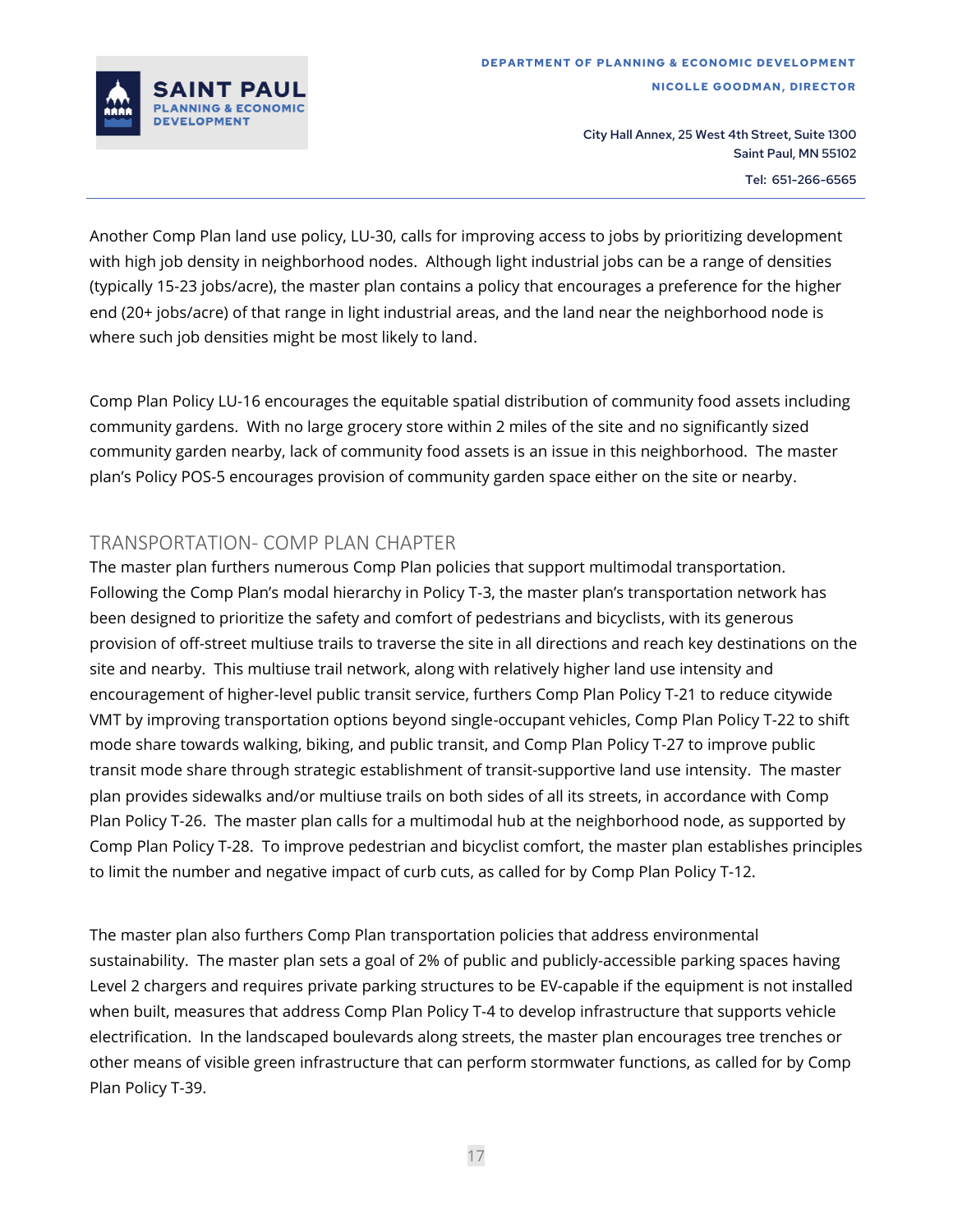

The master plan's street design seeks to make it easy for trucks to access McKnight Road and discourages truck traffic on area local streets, as called for by Comp Plan Policy T-38.

A Comp Plan amendment to allow for larger block sizes in industrial areas accompanies this master plan. The master plan abides by Comp Plan Policy T-31 in the site's non-industrial areas by establishing block lengths of 300 to 600 feet to increase neighborhood connectivity and accommodate pedestrian-oriented, higher-density development. Additionally, the existing 1300-foot-long dead-end streets of Cottage and Clear Avenues to the site's west are connected to the transportation network through an extension of Winthrop Street along the site's west edge (in existing right-of-way). (Also, the Subdivision Regulations in Sec. 69.501 of the Legislative Code, which will be applied at platting, require cul-de-sacs to be no longer than 600 feet.)

#### PARKS, RECREATION AND OPEN SPACE- COMP PLAN CHAPTER

The master plan provides for about five acres of City park, in accordance with Comp Plan Policy PR-18 to ensure that investment in public parks accounts for planned increases in development density. Also, the master plan encourages privately-owned public spaces (POPS) at key locations, per Comp Plan Policy PR-31, and community gardens per Comp Plan Policy PR-32. The master plan creates connections through and beyond the site for bicyclists and pedestrians between the new neighborhood node, the new City park, other nearby parks and recreation facilities like Hayden Heights Recreation Center, schools like Mounds Park Academy and The Heights Community School, and other destinations, as called for by Comp Plan Policy PR-38. Many of the on-site connections are off-street trails, which enhance the safety and comfort of users in line with Comp Plan Policy PR-39. The master plan also calls for an off-street trail along the south side of Larpenteur Avenue that connects the McKnight Road trail and the Furness Trail, and a trail along the north side of Ivy Avenue that could connect to a future trail south to Beaver Lake County Park.

#### HOUSING- COMP PLAN CHAPTER

The master plan supports a variety of Comp Plan policies related to housing affordability. Although the master plan does not set a target number of affordable housing units, it encourages affordable housing and sets targets for types of affordable housing to prioritize. The Comp Plan affordable housing goals set forth in its Policies H-32 and H-33 are repeated in the master plan. Provision of affordable housing at this site would further Comp Plan Policies H-16 (increase housing choice across the city to maximize housing and locational choices for residents of all income levels) and H-31 (support the development of new affordable housing units throughout the city). The master plan's top two affordable housing priorities,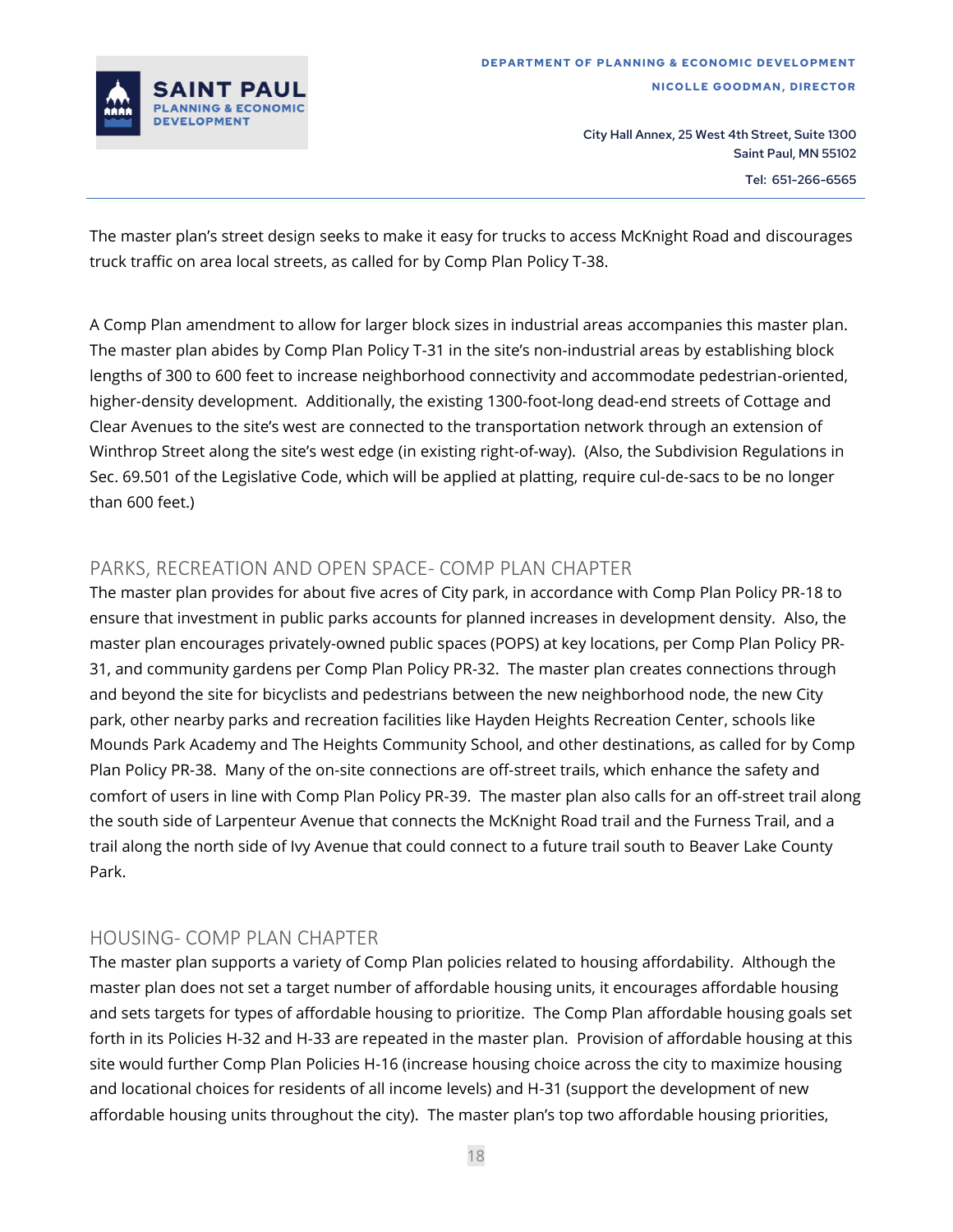

rental housing (non-age-restricted) and for-sale homes, are both suggested to include units for large families, which would further Comp Plan Policy H-7.

If the master plan's provision of approximately 960 housing units alongside light industrial parcels includes affordable units, it would advance Comp Plan Policy H-37 to encourage the development of affordable housing in proximity to employment centers.

The master plan's Sustainability Chapter furthers several Comp Plan housing policies related to environmental sustainability, including H-10 (encourage energy efficient mechanical systems and building products, as would occur if the City's Sustainable Building Ordinance were triggered) and H-14 (encourage native landscaping and rain gardens).

#### WATER RESOURCES- COMP PLAN CHAPTER

The master plan requires a green infrastructure stormwater system at a district scale (if funding can be acquired) per Comp Plan Policy WR-2 (and Leg. Code Sec. 81.08.1). It also promotes visible green infrastructure landscape features, as called for by Comp Plan Policy WR-3, in several ways: using existing wetlands that are being preserved as a stormwater feature for rate control, encouraging tree trenches along streets, and through a green infrastructure stormwater system that is integrated with trails, passive open space, art, and other amenities.

### Climate Action and Resilience Plan

The Saint Paul [Climate Action and Resilience](https://www.stpaul.gov/departments/mayors-office/climate-action-planning/climate-action-resilience-plan) Plan (CARP), adopted by the City Council in 2019, contains several strategies to achieve a citywide goal of carbon neutrality by 2050, that are supported by this master plan, including the following that are not covered by the Comp Plan:

- Improve the ecological functionality and resiliency of open space through green infrastructure, best practices for stormwater management, and increased plant diversity and pollinator-friendly habitat;
- encourage the use of low-impact landscaping to reduce consumption of water and chemicals in yard and lawn maintenance, improve permeability to reduce stormwater runoff, and sequester more carbon in soil;
- reduce residents' energy burden; and
- encourage electrification of natural gas appliances.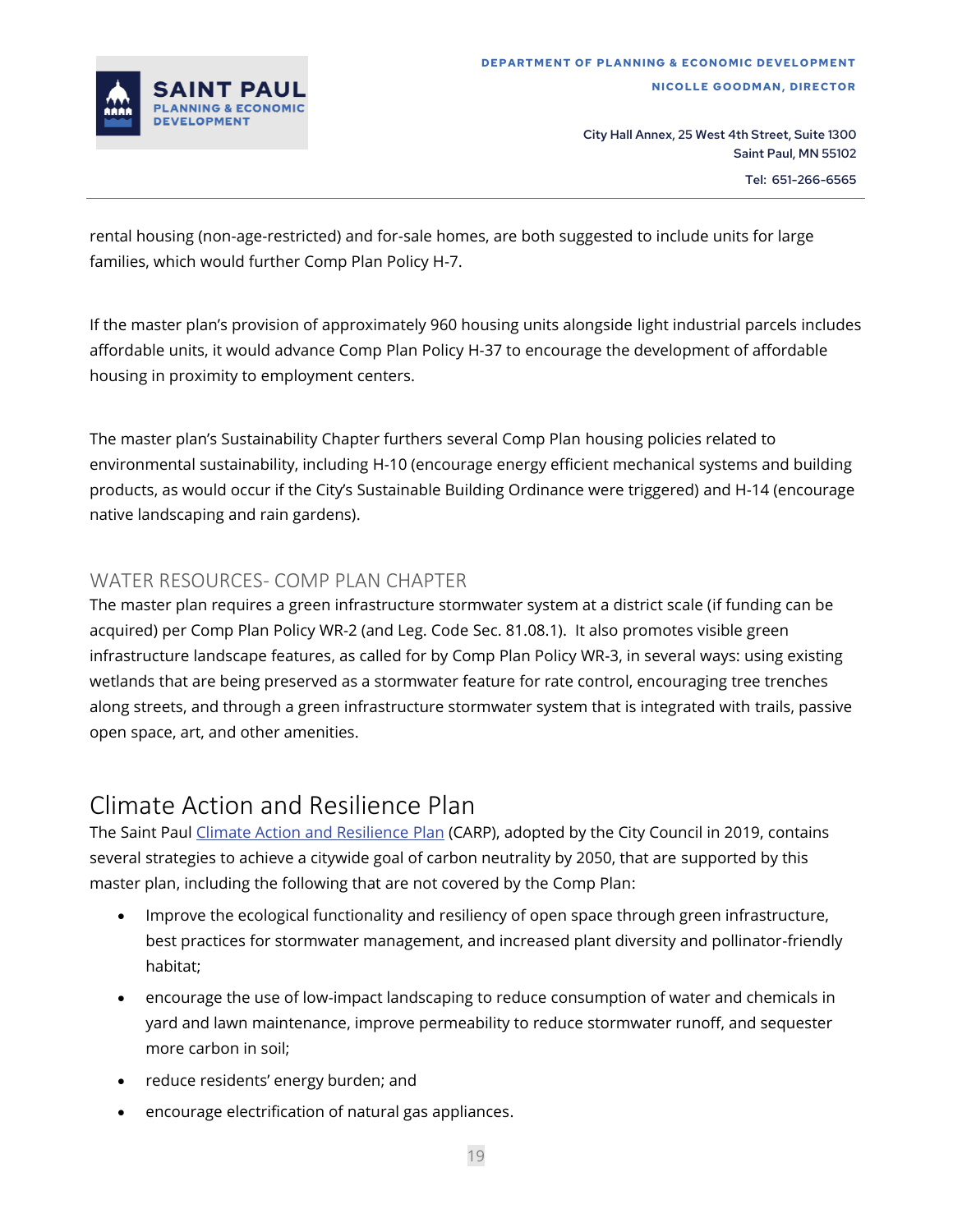

Other CARP strategies regarding building/built infrastructure sustainability could be implemented through the City's Sustainable Building Ordinance (if triggered) or the developer's pursuit of LEED for Communities credits.

### Pedestrian Plan

In its provision of sidewalks on both sides of streets and off-street multiuse trails, the master plan furthers several goals and strategies of th[e Saint Paul Pedestrian Plan,](https://www.stpaul.gov/departments/public-works/transportation-and-transit/walking-saint-paul) including making walking safe for everyone, connecting pedestrians to destinations, and accelerating completion of the sidewalk network in areas where the potential for use is highest. Although the Pedestrian Plan does not identify this area as a high priority area for walking investments, this development is a prime opportunity to cost effectively install pedestrian infrastructure integrated with the full package of site infrastructure. The Pedestrian Plan was adopted in 2019 as an addendum to the Comp Plan.

### Bicycle Plan

The master plan proposes to fill a gap in the bicycling network between the trails along Furness Parkway and McKnight Road, and prioritizes all-weather bicycle storage near the neighborhood node – both encouraged by multiple action steps in Chapters 7 and 9 of the [Saint Paul Bicycle Plan.](https://www.stpaul.gov/departments/public-works/transportation-and-transit/bike-saint-paul/saint-paul-bicycle-plan)

### District 2 Plan Summary

The [Greater East Side District 2 Plan](https://www.stpaul.gov/sites/default/files/Media%20Root/Planning%20%26%20Economic%20Development/District%202%20update%20summary-ADOPTED%20SUMMARY.pdf) Summary, adopted as a Comp Plan addendum in 2009, calls for providing trails where missing links now exist, particularly along Furness Parkway, which is addressed by the master plan's provision of two trail connections between the Furness Trail and the McKnight Road trail across the site. The Greater East Side District 2 Plan also calls for promoting redevelopment of the stretch of White Bear Avenue between Montana Avenue and Larpenteur Avenue, including the vacant Hafner's site. Although the master plan and rezoning will allow for commercial uses at the Hillcrest site, the master plan uses are expected to complement rather than compete with commercial uses and infill opportunities along White Bear Avenue.

### COMPREHENSIVE & NEIGHBORHOOD PLANNING COMMITTEE

The Comprehensive & Neighborhood Planning Committee reviewed and discussed the proposal on January 5, 2022. No changes were recommended from the staff recommendation.